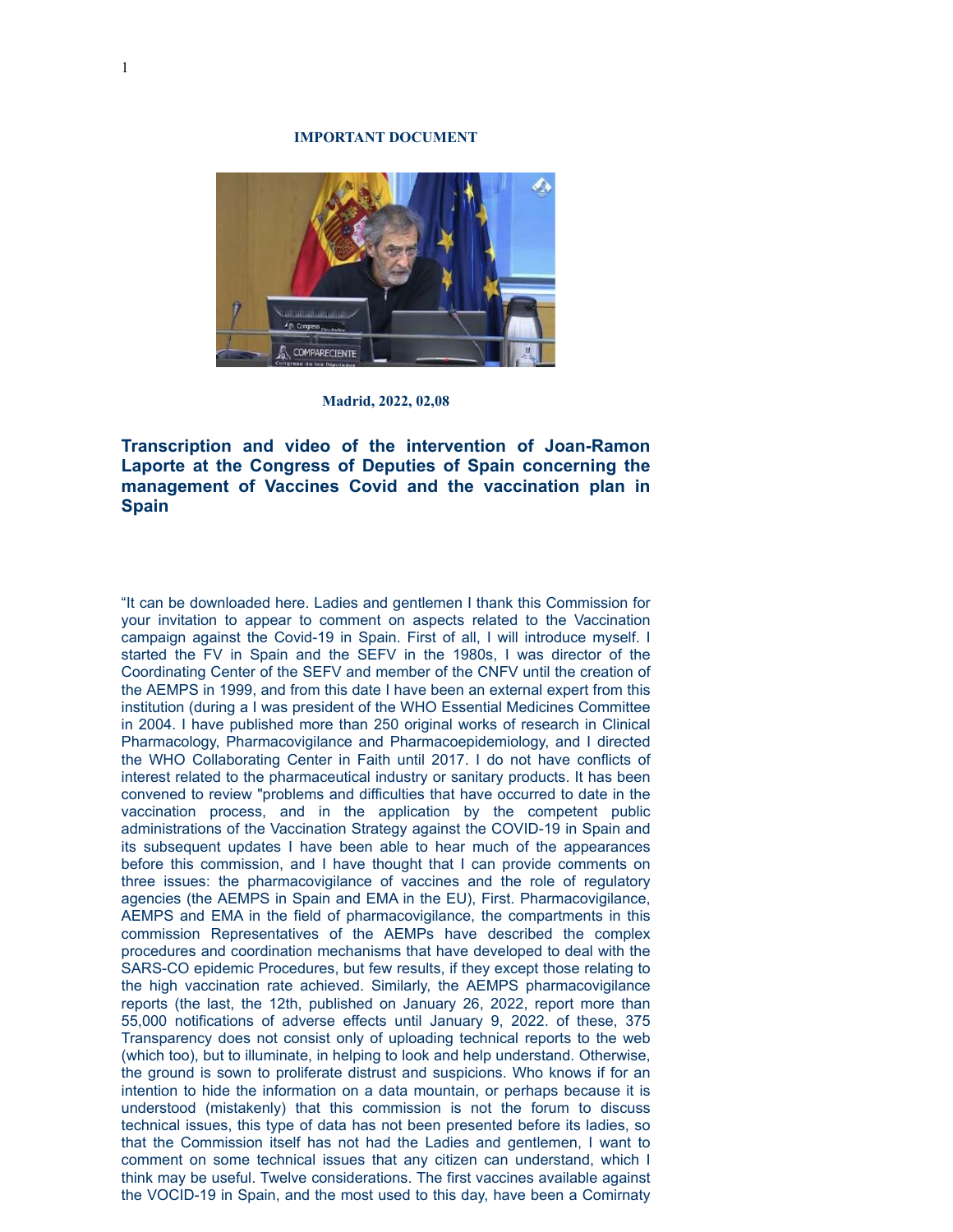of Pfizer (54m doses until January 9) and contemporary Spikevax (14 m dose). These two vaccines are based on a new technology. Just as traditional vaccines are attenuated germs or portions of them that stimulate the immune system, messenger RNA vaccines introduce a nucleic acid that gives instructions to cells of the person vaccinated to make a VIR protein It should be remembered that DRAE defines a vaccine as (CITO) "prepared with antigens that, applied to an organism, causes it a defense response in it." According to this definition, the so-called Vaccines of Pfizer and modern are not real vaccines. They are drug-based technology never used in therapeutics until now, and less in massive campaigns. Hence, mass vaccination supposed a great global experiment, unprecedented in history. The results of the first clinical trials (EC) on the vaccines of Pfizer and modern, published in December 2020, showed preventive efficacy values of 90% or more. They seemed convincing, and the world began to breathe (never better said) with the perspective of vaccines, and to sigh for them. But we should be aware that we entered into a global vaccine preventive experiment, for its extension and by the new technology that involved. An EC gives preliminary information, which must be checked in practice (this is deuting pharmacopidemiology). For example, in EC on the Pfizer-BNT vaccine, from more than 43,000 participants only five were over 85, and only 4% over 74 years. However, as we all know, vaccination began in those over 80; The first person vaccinated in Spain was 96 years old. The EC of medicines and vaccines are designed, carried out and interpreted by the promoter company. The quality control of the data collected also is borne to the promoter, and the control of data management by public administrations is based on inspections, which are occasional. Recently the BMJ described irregularities in the Pfizer's essay, known as Pfizergate. [https://www.bmj.com/content/375/bmj.n2635](https://www.bmj.com/content/375/bmj.n2635%20/t%20_blank) Fraud is usual, often in the cataloging and archive of adverse events. Fraud is also made in the EC on vaccines. I am authorized to tell you an example. The Rxisk team, self-describe as a group "of high-level medical experts of international reputation in early detection of adverse effects of medicines and the mitigation of their risks, pharmacovigilance and patient care." He was constituted in 2012 and led by Professor David Healy, from the McMaster University of Canada. In collaboration with Rxisk, he said, we have interviewed and reviewed the clinical history of three participants in clinical trials (one in Pfizer adults, one in Pfizer Pediatrics and one in the adult of AZ), which have suffered advers effects I can say that it is not true that there are no serious adverse events in the EC; On the contrary, we began to have a record that some problems were hidden under the carpet. These cases will be made public within a few weeks on the Rxisk website. [https://rxisk.org/](https://rxisk.org/%20/t%20_blank) In the EC publications, only very general data are offered, and grouped. In addition to fraud, the tendentious presentation of the results of the EC is also common. Tendentiality that consists for example in expressing efficiency in relative terms, and not absolute. For example, in the Pfizer trial, 162 cases of COVID-19 were recorded in the placebo group, compared with 8 in the vaccinated group, a difference of 95% in relative terms. However, the reality was that the incidence of positive PCR (nor only clinical disease) had been less than 1% in the placebo group, compared to 0.04% in the vaccinated group, a difference of less than 0.9% in absolute terms. [https://www.nejm.org/doi/full/10.1056/nejmoA2034577](https://www.nejm.org/doi/full/10.1056/nejmoA2034577%20/t%20_blank) or consisting of hiding certain results in the published article. For example, in the EC with the Pfizer vaccine, 14 deaths were recorded in the Placebo group, and 15 in the vaccinated group. [https://www.nejm.org/doi/full/10.1056/nejmulo2110345](https://www.nejm.org/doi/full/10.1056/nejmulo2110345%20/t%20_blank) In the modern number of deaths (14) in each group. [https://www.nejm.org/doi/full/10.1056/nejmulo2113017](https://www.nejm.org/doi/full/10.1056/nejmulo2113017%20/t%20_blank) (no ladies, EC have not shown that vaccines save lives). The number of deaths registered in each group was not only mentioned in two articles published in the NEJM, and could only be found after reviewing dozens of pages of supplementary material [\(https://www.nejm.org/doi/full/10](https://www.nejm.org/doi/full/10%20/t%20_blank). I do not have the time necessary to get bored by extending me in other details. But I assure you that the results of the EC promoted by pharmaceutical companies should be considered rather as indications, and in no way as "evidence". According to Drae, it is "evident" what is "true, clear, patent and without the slightest doubt." Sad irony, what experts and leaders of health institutions continue to insist on evidence before a new and therefore unknown, unpredictable disease and the sequelae that will leave. The so-called evidences about vaccines had no certain, nothing clear, and, yes, many patents. In any case, the results obtained in any EC should be reviewed in detail by experts in the field, which requires time, no doubt, but also transparency. Pfizer, for example, announced that it would make public all of the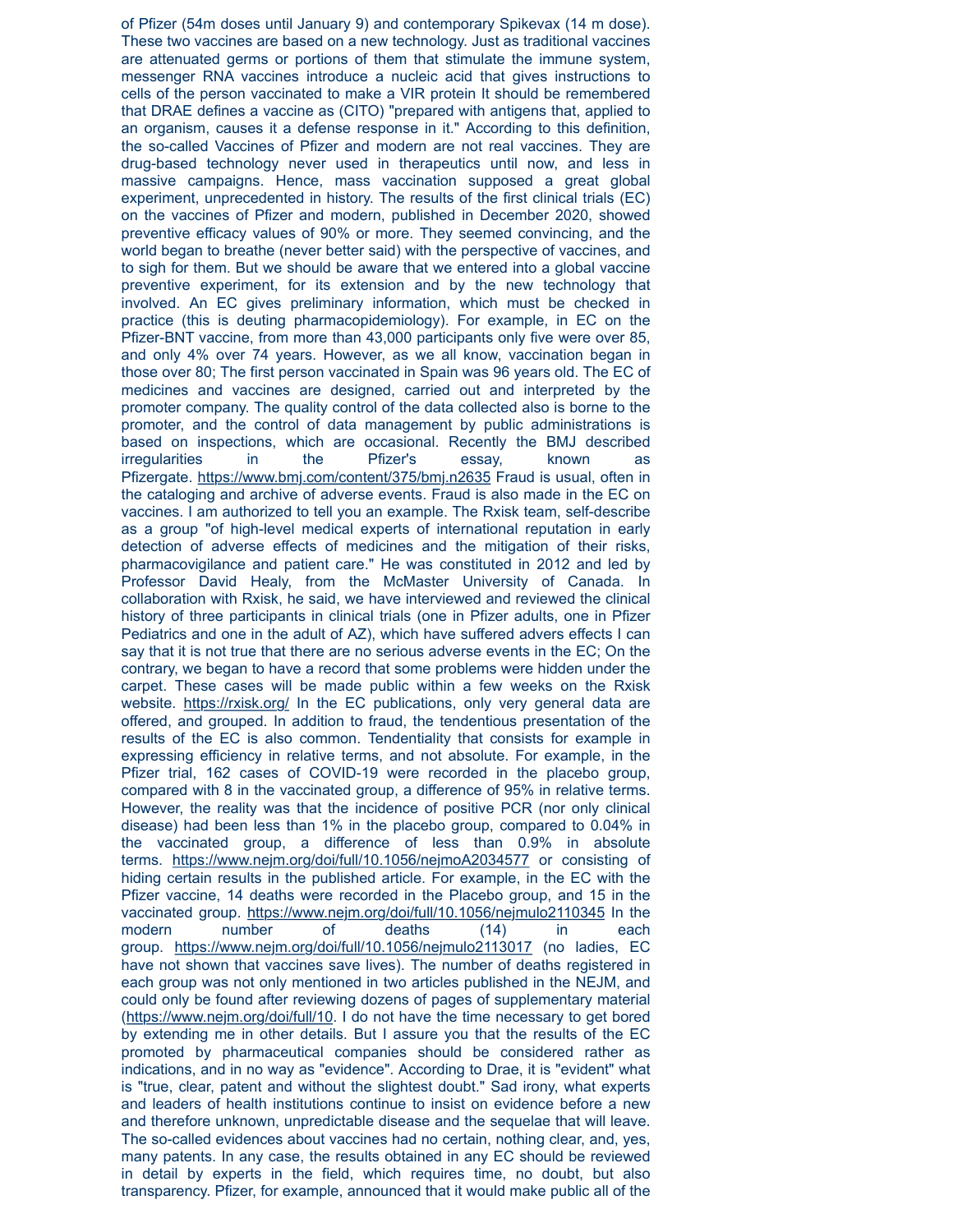results of its main EC on the vaccine in 2025. Well, it seems that neither this date was true. Last January, at the request of several civil organizations for transparency, a US Federal Judge forced the FDA and Pfizer to make public these results within a period of months, instead of the 75 years of the company and had agreed with the In addition, the results of EC should be confirmed by practice, and this requires a very careful epidemiological follow-up of the global vaccination experiment against VOCID-19. Hence the need for the pharmacovigilance. Despite the apparently optimistic results of EC on vaccines against COVID-19, there was at least five areas of uncertainty in January 2021. Decrease of 20-30% of relative efficacy in 6 months. Instead of taking note of this insufficiency of vaccines, the manufacturers welcomed this news with uploads their stock market: if the product is ineffective, it will be necessary to go repeating doses, if possible throughout the life, the dream of any drug vendor for The reality is that we need better vaccines, in terms of protective efficacy. The efficacy of vaccines against Delta strain was lower than its effectiveness against alpha strain. The recent experience has shown that vaccines have not worked against the omicron strain. For example, official data reproduced by Prof. Luis Carlos Silva relating to Catalonia show that between 23/12 and 12/01/22, 37,200 COVID-19 diagnoses were recorded by PCR in vaccinated people, and 30.3 Do they avoid transmission or contagion? It is clear that vaccines do not avoid the transmission of the disease, so that the passport or certified Covid lacked a scientific basis, and it may also have contributed to increasing the number of cases, since it gave a false sense of security to those who obtained it. Adverse effects For example: EMA deplorable response. Sign at the end of January. Pract meets at the beginning of March. Press conference March 31: Pharmacovigilance managers stated that they did not even have either vaccination figures for age and sex in the Member States. [https://audiovisual.ec.europa.eu/en/ebs/live/2](https://audiovisual.ec.europa.eu/en/ebs/live/2%20/t%20_blank) In addition, it was insisted on low incidence, without distinguishing the real of the [notified. https://www.ema.europa.eu/en/news/astrazeneca-covid-19-vaccine](https://www.ema.europa.eu/en/news/astrazeneca-covid-19-vaccine-review-very-rar-cas-unusual-blood-clots-continues%20/t%20_blank)review-very-rar-cas-unusual-blood-clots-continues infran No more with AZ than with Pfizer or modern. Myocarditis and pericarditis. As with thrombosis, incidence estimates have been rising. Heart problems in athletes, soccer players and and vaccinated players and players and vaccinated vaccinated vaccinated vaccinated vaccinated vaccinated vaccinated vaccinated vaccinated vaccinated vaccinated vaccinated vaccinated vaccinated vaccinated vaccin [viewers. https://maryannedemasi.com/publications/f/myocarditis-post](https://maryannedemasi.com/publications/f/myocarditis-post-vaccination-%e2%80%93-should-we-be-concancened%20/t%20_blank)vaccination-%e2%80%93-should-we-be-concancened Access on a global scale. Third part On the other hand, the monitoring of the safety of vaccines has revealed the deficiencies of the pharmacovigilance in the European Union. The EMA has reacted late and inhabitant and insufficiently before the signs of unwanted effects that have been emerging and its hesitation have not helped the authorities of the Member States to guide the vaccination campaign according to the results obtained. Procedures and bureaucracy have prevailed over science, common sense and attention to the uncertainties inherent in the global experiment undertaken. It is not (only) of an incident or the ineptitude of an official. The EMA, financed by more than 80% with the rates contributed by the pharmaceutical companies, is designed to authorize the commercialization of medicines and vaccines, but not to interact with the health systems of the Member States. The pandemic has become apparent that European legislation on pharmacovigilance, based on voluntary notification and risk management plans developed by the manufacturing companies themselves, is more conceived to protect the latter than to protect citizens. In this context, I would also like to comment on the scarce use that has been made from the sanitary databases in Spain, to monitor vaccination and its beneficial and unwanted effects in the context of the epidemic. Probably it is not just a missed and lost opportunity, but rather of the reflection of the lack of will of the National Health System to be a true producer of knowledge, and not a mere liabilities of clara commercial intentionality, an ignorant buyer of The pandemic has also evidenced the existence of a huge market for exploitation of sanitary databases for epidemiological studies, channeled by EMA in a non-democratic, even colonialist, in connivance with university centers "Add Second. Vaccination campaign Residences. The epidemic already incidesed in residences of elderly people, especially at first. Mortality was 57 times higher in the residences. We presume as a health system, but we leave the most vulnerable in the hands of private initiative. What are the risk factors of dying in a residence? Undoubtedly age and pluripatology, but also bad attention and unnecessary polymodedication. A wide variety of drugs, which were already widespread before the epidemic, increase the risk of pneumonia and mortality by pneumonia, so that at the beginning of the epidemic it was expected that they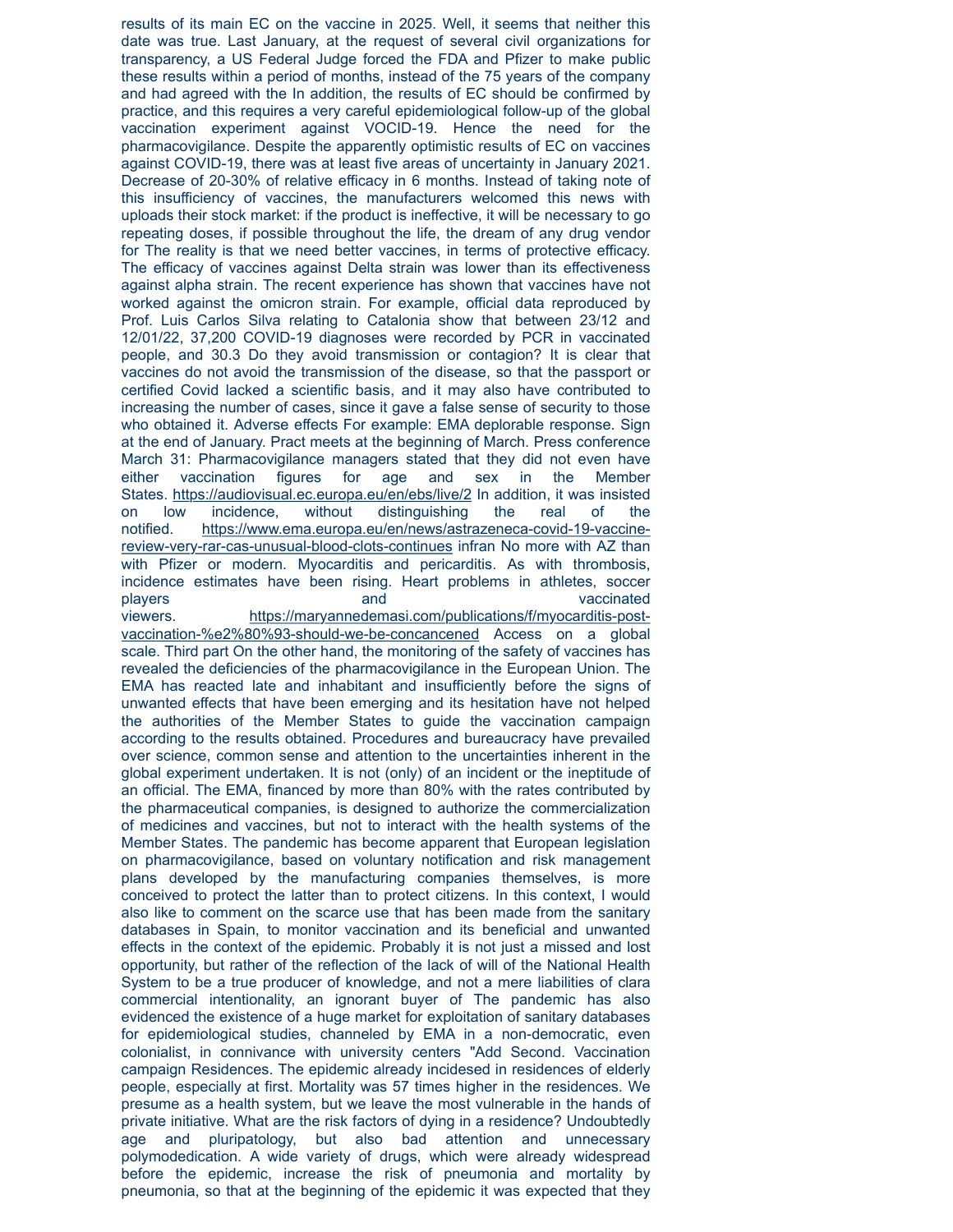will also increase mortality by Covid-19. For example, years ago that it is known that neuroleptic drugs (antipsychotics) duplicate or even quadruples the risk of pneumonia. In Catalonia some 100,000 people over 70 years of age consume them continuously, in most cases in unauthorized indications. At the beginning of the pandemic, 22,000 of the 64,000 people living in residences consumed neuroleptics. Many other drugs that have a depressing effect of the central nervous system also significantly increase the risk of pneumonia: opioid analgesics such as tramadol or fentanyl, hypnotic, sedative (also called anxiolytics such as Loracepam, Proton pump inhibitors (omeprazole and the like) also significantly increase the risk of pneumonia. 75 percent of those over 70 years of age consume at least one of these drugs. On April 8, 2020 I sent a report on this issue to the AEMPS (updated version: [https://rxisk.org/medications-compromising-covid-infections/](https://rxisk.org/medications-compromising-covid-infections/%20/t%20_blank). The answer was more or less "Thank you, but [what https://bmcmedicine.biomedcentral.com/articles/10.1186/11916-021-](https://bmcmedicine.biomedcentral.com/articles/10.1186/11916-021-01907-8%20/t%20_blank) 01907-8 The most worrying of this issue is that numerous studies have shown repeatedly at least 40% of For some medications, unjustified consumption can be of the order of 80%. Sick or dying PER HAVE TAKED A INNEVENED DRAME IS A Cruel Iony. The health system has an evident responsibility in this issue. This Parliament approved a few years ago the deduction of income in species received for "training" by health professionals. They are income that come from the pharmaceutical industry, which is the main direct or indirect supplier of continuing education in Spain. I wonder, ladies and gentlemen, what conventional company would accept how normal your workers receive gifts and money from the main supplier of raw materials? Several studies and comparative analyzes have shown that Spain is the most permissive EU member on conflicts of interest and opaque relationships of health professionals with pharmaceutical companies. [https://doi.org/10.1136/bmj.h6182](https://doi.org/10.1136/bmj.h6182%20/t%20_blank) The same goes for medical societies and their experts. In this sense, it has been surprised that none of the comprehensive representatives of professional corporations would make the most minimal allusion to the conflicts of interests of most Spanish medical societies, members of their boards and their work groups. And he has called me the attention that you will not ask for the IC. Vaccination strategies The good expression benefit / favorable risk relationship has no specific meaning, if the population groups for which a drug or vaccine is proposed is not defined. The epidemic does not affect all age groups in the same way, and the vaccine does not have the same adverse effects at all ages. Consequently, the magnitude of the beneficial effect and also that of risks varies with age. There is consensus on the protective effect on the community of the 1st and 2nd doses, but not over 3 and 4th. Lack of studies, need to examine the results in real time to solve the main uncertainties. I will not comment on rhetorical effectiveness measures, such as the use of outdoor masks, or the Covid passport). Nor does the compensation for the EI. I presented up here, there was no time for more. I also had this brief text about patents and intellectual property. Third Intellectual Property Rights As Hawksbee, Public Health Professor Martin McKee and Economics Professor Lawrence King in a recently published article, most experts agree that you should be able to vaccinate as much as possible Many discussions have focused on intellectual property rights: Should the companies that developed vaccines against COVID-19 be forced to make available their knowledge so that others can produce these vaccines? Or or an exemption from intellectual property rights or other reforms of the current system of intellectual property threaten future innovation? The debate acquired large proportions when President Biden expressed support for a temporary exemption from intellectual property rights over Vaccines against COVID-19. This proposal has been approved by the US Senate, and WHO, MSF and even the Pope have adhered to it. In spite of this, months later some European countries continue to obstinately opponently opponent such an exemption within the WTO. More than a dozen human rights defense entities, including international amnesty, and patients have been directed to the Governments of Canada, the United Kingdom, Germany and Norway to warn them that they would undertake legal action against them if they obstruct the adoption of the proposal of Meanwhile, the covax mechanism seems to have been designed to preserve the current market mechanisms and power dynamics. The arguments contrary to reform the intellectual property system are that these are necessary to compensate for the financial risks in which a company incurs when it invests in the necessary research and development to develop new products. In the case of vaccines against COVID-19, the magnitude of this risk is debatable, because governments contributed a